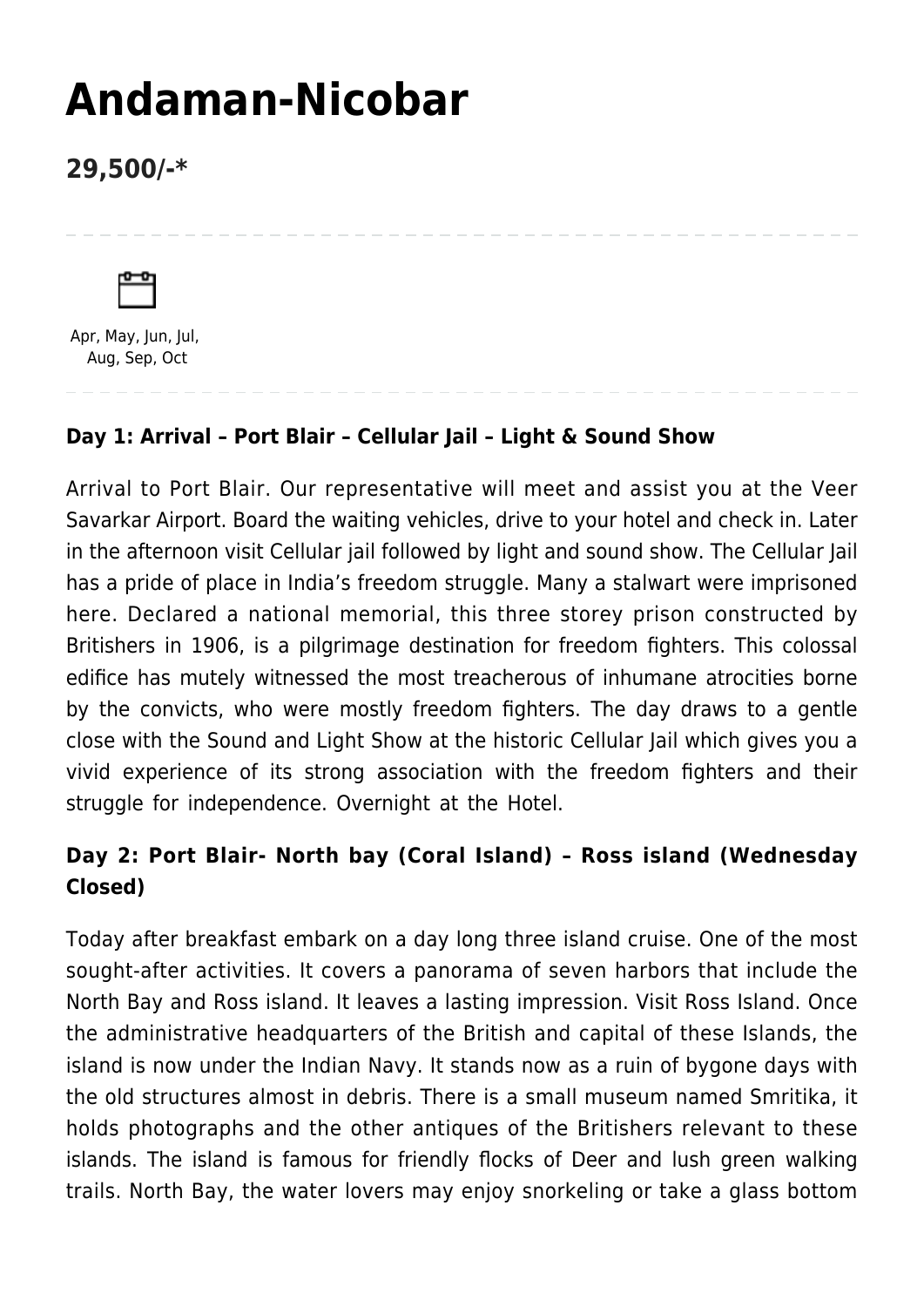boat ride (Optional on direct payment) in its shallow waters with a chance to see corals up close. Return to the hotel. Overnight at the Hotel.

## **Day 3: Port Blair – Havelock – Day at Leisure**

Today after breakfast you will transfer to Jetty. Head to Havelock Island on board Cruise connecting the two islands! Havelock, about 54 kilometers northeast of Portblair, the Island is a hidden jewel. Overnight at the Hotel.

## **Day 4: Port Blair – Havelock – Radhanagar Beach (or Beach No.7)**

Today after breakfast you will transfer to Jetty. Head to Havelock Island on board Cruise connecting the two islands! Havelock, about 54 kilometers northeast of Portblair, the Island is a hidden jewel. Proceed for Radhanagar Beach (or Beach No. 7) is the jew24el in the crown of Havelock Island. Located on the western side of the island, it stands away from the cluster. The glorious white sand beach shot to global fame when Time magazine (in 2004) rated it as the finest in Asia. With lush tropical forest rising on a hill to one side, the draw of this white sand beach has steadily grown in the legion of avid beach buffs. The popularity of this beach has triggered cruises from across the Andaman Sea. Travelers cruise over a few days from Thailand to experience the magic of this beach in particular. A wide beach that runs over a few kilometers, Radhanagar is simply stunning. It lends itself to a variety of activities. Overnight at the Hotel.

#### **Day 5: Havelock – Elephanta Beach**

Elephant Beach is a small pristine beach, rather remotely located, it can be reached by boat. The beach is also an extremely good place for snorkeling with an easily accessible house reef, which boasts of beautiful corals and other marine life. The beach has also emerged as Havelock's favorite spot for scuba diving. It is tailor made to be a beginner's dive site. After that return back to the hotel, Overnight at Hotel.

#### **Day 6: Havelock – Port Blair**

Today in the morning have breakfast and Leisure. Afternoon board the vehicles and drive to Havelock Jetty. From here sail to Portblair on board Cruise. Upon Arrival check into the hotel. Overnight stay at the Hotel.

#### **Day 7: Departure**